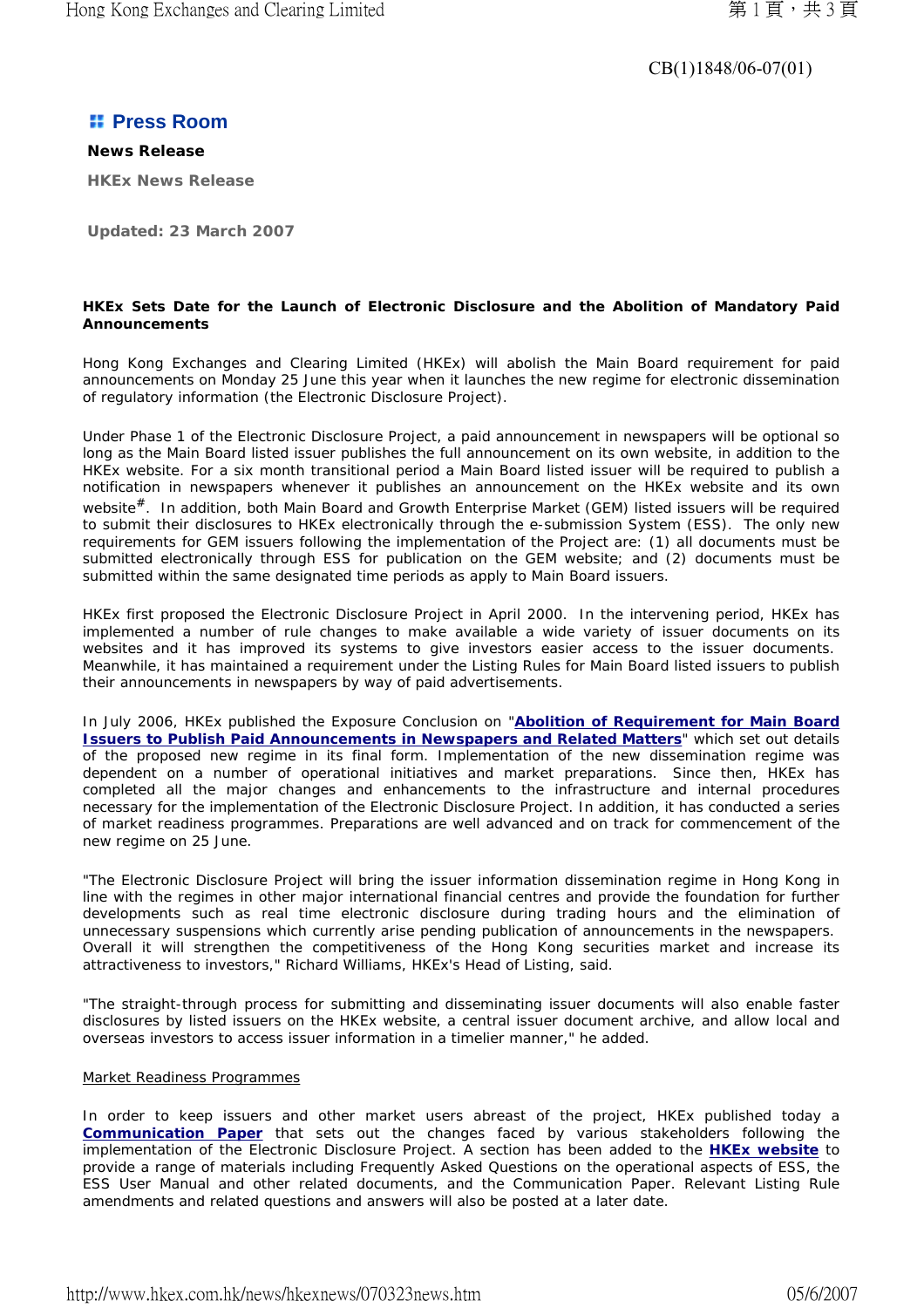Furthermore, HKEx has conducted a series of market readiness programmes to prepare the market for the implementation of the Electronic Disclosure Project. Major efforts have been and will continue to be made to:

**Increase investor awareness of the new information dissemination regime and improved public access to issuer documents**: these include publishing several articles in HKEx's newsletters to report the project's progress, opening a **Public Viewing Room**, upgrading the issuer **news alert service**\* offered by the HKEx website, and promoting the issuer news alert service with Exchange Participants to their clients.

**Familiarise issuers with the new regime**: these initiatives include registration of issuer users and their agents for ESS, distribution of an ESS e-Learning CD, provision of help desk support, arrangement of 16 briefing sessions in Hong Kong and four other sessions on the Mainland, organisation of familiarisation sessions to allow issuers and their agents hands-on experience with the new system.

**Help Exchange Participants and information vendors access issuer documents**: these initiatives include introduction of a new news alert function to the securities trading system AMS/3 and the Market Data Feed, enhancements to the Issuer Information *feed* system and a reduction of its standard fee, apprising Exchange Participants and information vendors of the project's progress through circulars and briefings.

#### Way Forward

HKEx will implement the Electronic Disclosure Project according to the schedule set out in the Exposure Conclusion published on 7 July 2006. Six months after the implementation of Phase 1 - that is from 25 December 2007 onwards - Main Board issuers will no longer be required to publish notifications in newspapers  $#$ .

One year after the commencement of Phase 1 - that is from 25 June 2008 onwards - every issuer must have its own website where the public must be able to access documents free of charge. For the purposes of this requirement, the issuer's website does not need to be hosted on a domain owned or directly operated by the issuer. The issuer's website may be hosted on a third-party domain so long as the website is assigned a dedicated location on the Worldwide Web and the website may be maintained by third-party providers.

The following chart shows the requirements under the new regime: